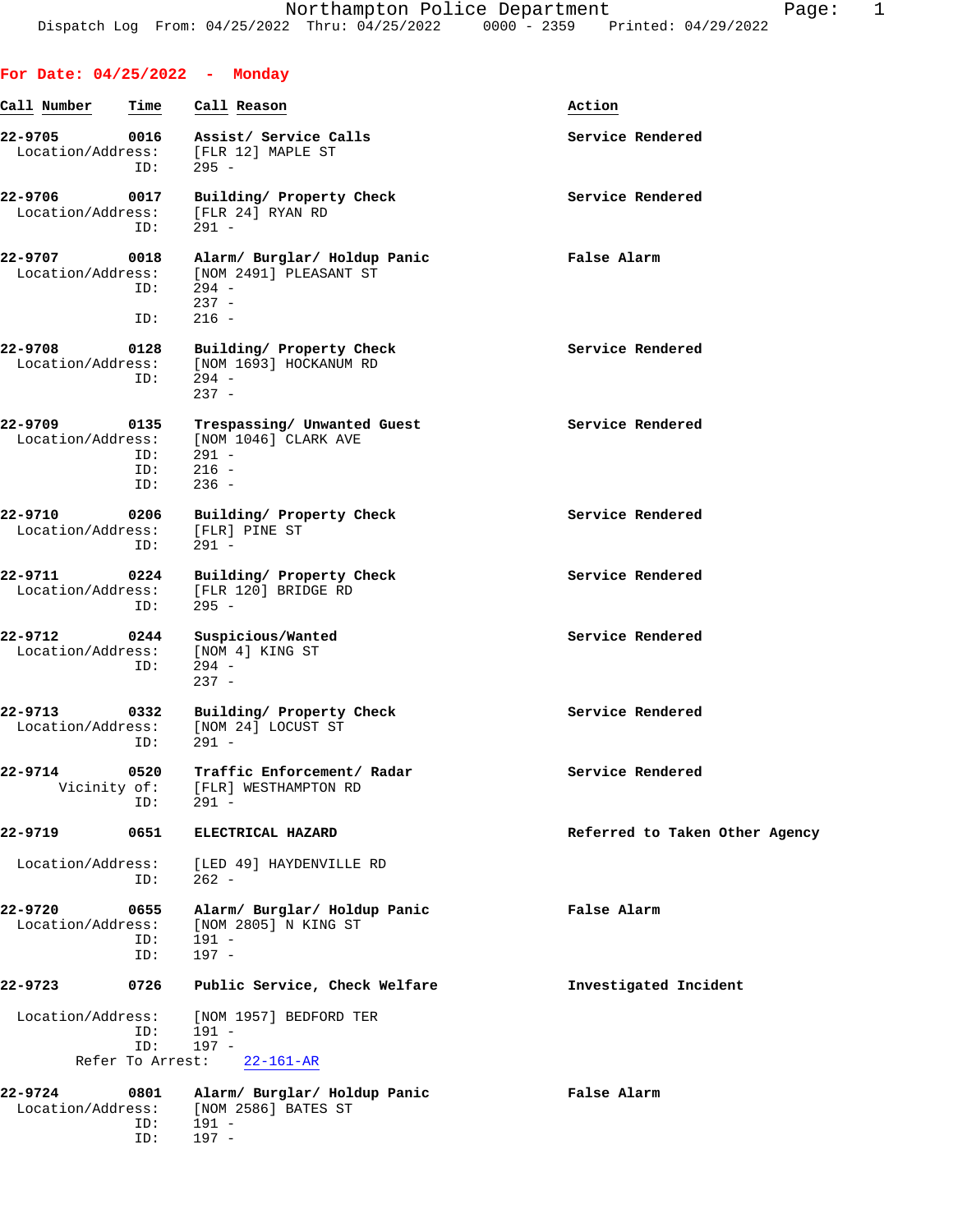| 22-9727<br>0839<br>Location/Address: | EMS Unit:<br>ID:               | Medical Emergency<br>ALDRICH ST<br>Fire Unit: E1-Pumper-Engine 1<br>A01-Fire Ambulance<br>$230 -$                    | Taken to Hospital                       |
|--------------------------------------|--------------------------------|----------------------------------------------------------------------------------------------------------------------|-----------------------------------------|
| 22-9728                              | 0841                           | Disturbance                                                                                                          | Investigated Incident                   |
| Location/Address:                    | ID:<br>ID:<br>ID:<br>ID:       | [NOM 789] BRIDGE ST<br>$126 -$<br>$204 -$<br>$230 -$<br>197 -                                                        |                                         |
| 22-9729<br>Location/Address:         | 0850<br>ID:<br>ID:             | Trespassing/ Unwanted Guest<br>[NOM 394] STATE ST<br>$230 -$<br>$126 -$                                              | Service Rendered                        |
| 22-9730<br>Location/Address:         | 0906<br>ID:                    | Disturbance<br>[NOM 394] STATE ST<br>$230 -$                                                                         | Service Rendered                        |
| 22-9733                              | 0944                           | Suspicious/Wanted                                                                                                    | Investigated Incident                   |
| Location/Address:                    | ID:                            | [FLR] N MAIN ST<br>$245 -$                                                                                           |                                         |
| 22-9732<br>Location/Address:         | 0945<br>ID:                    | Harassment / Stalking<br>[FLR] MAPLE ST<br>157 -                                                                     | Report Done                             |
| Refer To Incident:                   |                                | $22 - 782 - OF$                                                                                                      |                                         |
| 22-9735                              | 1017                           | Motor Vehicle Stop                                                                                                   | Verbal Warning Given                    |
| Location/Address:                    | ID:                            | [LED 21] N MAIN ST<br>$245 -$                                                                                        |                                         |
| 22-9737                              | 1026                           | Traffic Accident                                                                                                     | Investigated Incident                   |
| Location/Address:                    | ID:                            | [FLR 163] LOCUST ST<br>$245 -$                                                                                       |                                         |
| 22-9739                              | 1103                           | Warrant Service                                                                                                      | Area Search Negative                    |
| Location/Address:                    | ID:<br>ID:                     | [NOM 67] LOCUST ST<br>$126 -$<br>$245 -$                                                                             |                                         |
| 22-9741<br>Location/Address:         | 1113<br>ID:                    | Animal<br>[FLR 1117] BURTS PIT RD<br>$427 -$                                                                         | Service Rendered                        |
| 22-9742                              | 1134                           | Warrant Service                                                                                                      | Arrest Male 18yrs & Over                |
| Location/Address:                    | ID:<br>ID:<br>Refer To Arrest: | [NOM 67] LOCUST ST<br>$245 -$<br>$126 -$<br>$22 - 162 - AR$                                                          |                                         |
| 22-9744                              | 1146                           | Public Service, Check Welfare                                                                                        | Protective Custody/Placed In            |
| Location/Address:                    | ID:<br>ID:<br>Refer To $P/C$ : | [NOM 66] N KING ST<br>$245 -$<br>$191 -$<br>$22 - 163 - AR$                                                          |                                         |
|                                      |                                | Additional Activity: 04/25/2022 1447 Kohl - 3147, Andrew<br>Additional Activity: 04/25/2022 1448 Kohl - 3147, Andrew | Patrol 0 Hrs 1 Min<br>Other 0 Hrs 1 Min |
| 22-9745                              | 1158                           | Trespassing/ Unwanted Guest                                                                                          | Investigated Incident                   |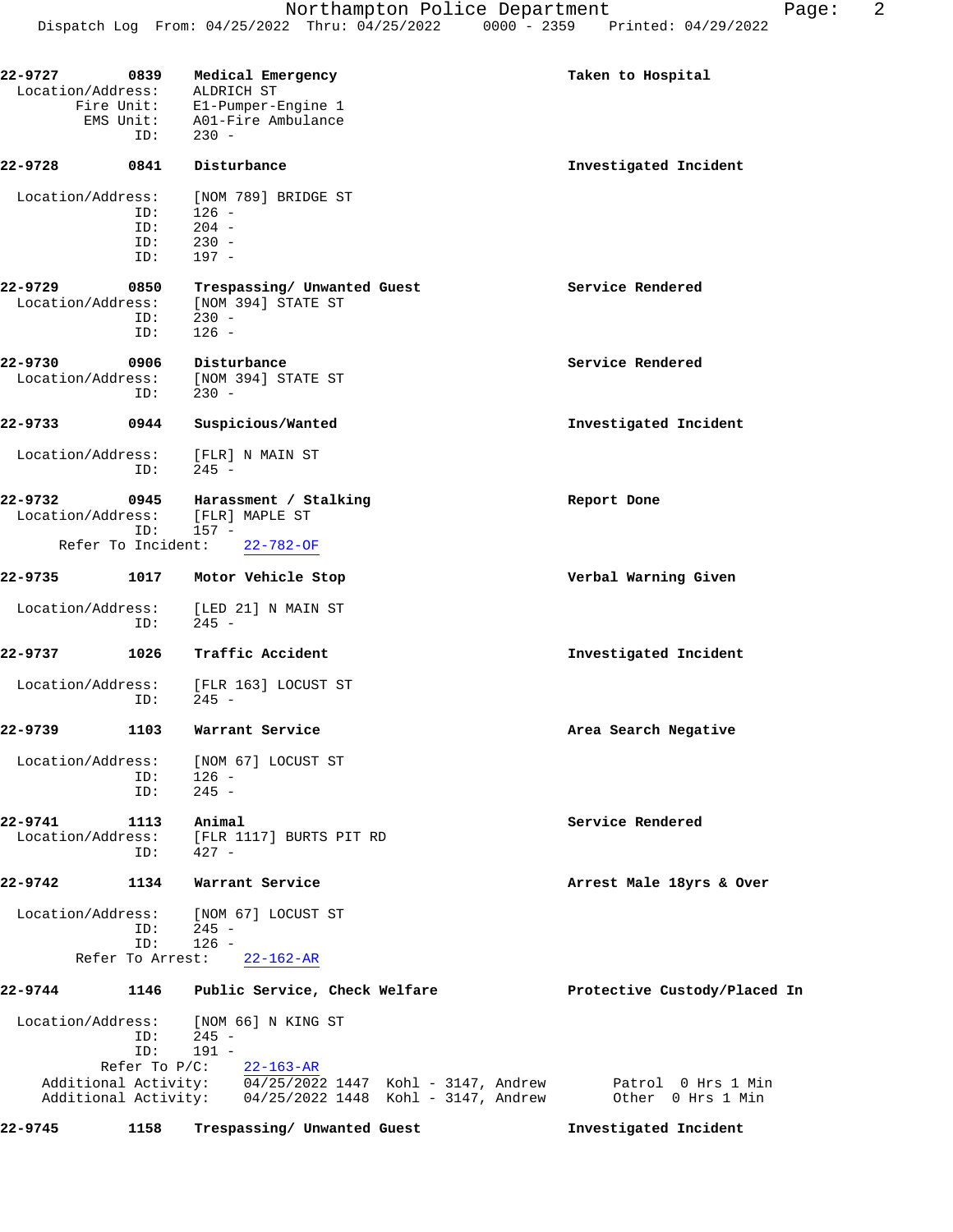| Location/Address:            | ID:                       | [FLR 142] MAIN ST<br>$126 -$                                                                  |                               |
|------------------------------|---------------------------|-----------------------------------------------------------------------------------------------|-------------------------------|
| 22-9748                      | 1301                      | Traffic, Complaint/Hazard                                                                     | Investigated Incident         |
| Location/Address:            | ID:                       | MARKET ST<br>$292 -$                                                                          |                               |
| 22-9749                      | 1314                      | Disturbance                                                                                   | Investigated Incident         |
| Location/Address:            | ID:<br>ID:<br>ID:         | [NOM 26] JACKSON ST<br>$126 -$<br>$292 -$<br>$126 -$                                          |                               |
| 22-9751                      | 1343                      | Motor Vehicle Stop                                                                            | Cite/ Warning Issued/ Traffic |
| Location/Address:            | ID:<br>ID:                | PLEASANT ST + HOCKANUM RD<br>292 -<br>$245 -$                                                 |                               |
| 22-9754<br>Location/Address: | 1359<br>ID:<br>ID:        | Disturbance<br>[NOM 26] JACKSON ST<br>$126 -$<br>$230 -$                                      | Person Gone                   |
| 22-9755                      | ID:<br>Refer To Incident: | 1407 Traffic Accident<br>Location/Address: [NOM 1232] VERNON ST<br>$245 -$<br>$22 - 783 - OF$ | Report Done                   |
|                              |                           |                                                                                               |                               |
| 22-9756                      | ID:<br>ID:                | 1425 ASSIST OTHER AGENCY<br>Location/Address: [LED 99] DIMOCK ST<br>$179 -$<br>$243 -$        | Service Rendered              |
| 22-9761<br>Location/Address: | ID:                       | 1552 Traffic, Complaint/Hazard<br>VILLAGE HILL RD + PRINCE ST<br>$248 -$                      | Service Rendered              |
| 22-9762                      | 1603<br>ID:               | <b>ASSIST OTHER AGENCY</b><br>Location/Address: [NOM 188] CENTER ST<br>$248 -$                | Service Rendered              |
| 22-9765                      | 1610                      | Motor Vehicle Stop                                                                            | Verbal Warning Given          |
| Location/Address:            | ID:                       | [NOM 1268] KING ST<br>$292 -$                                                                 |                               |
| 22-9766                      | 1627                      | Traffic Accident                                                                              | Investigated Incident         |
| Location/Address:            | ID:                       | WRIGHT AVE<br>$298 -$<br>$242 -$                                                              |                               |
|                              | Refer To Incident:        | $22 - 787 - OF$                                                                               |                               |
| 22-9767<br>Location/Address: | 1654<br>ID:               | Animal<br>[NOM 188] CENTER ST<br>$427 -$                                                      | Service Rendered              |
| 22-9768<br>Location/Address: | 1701<br>ID:               | <b>ASSIST OTHER AGENCY</b><br>STATE ST<br>$292 -$                                             | Service Rendered              |
| 22-9770<br>Location/Address: | 1702<br>ID:               | Theft/ Larceny<br>[NOM 2234] GROVE ST<br>$248 -$                                              | Report Done                   |
|                              | Refer To Incident:        | $22 - 784 - OF$                                                                               |                               |
| 22-9771                      | 1710                      | Motor Vehicle Stop                                                                            | Verbal Warning Given          |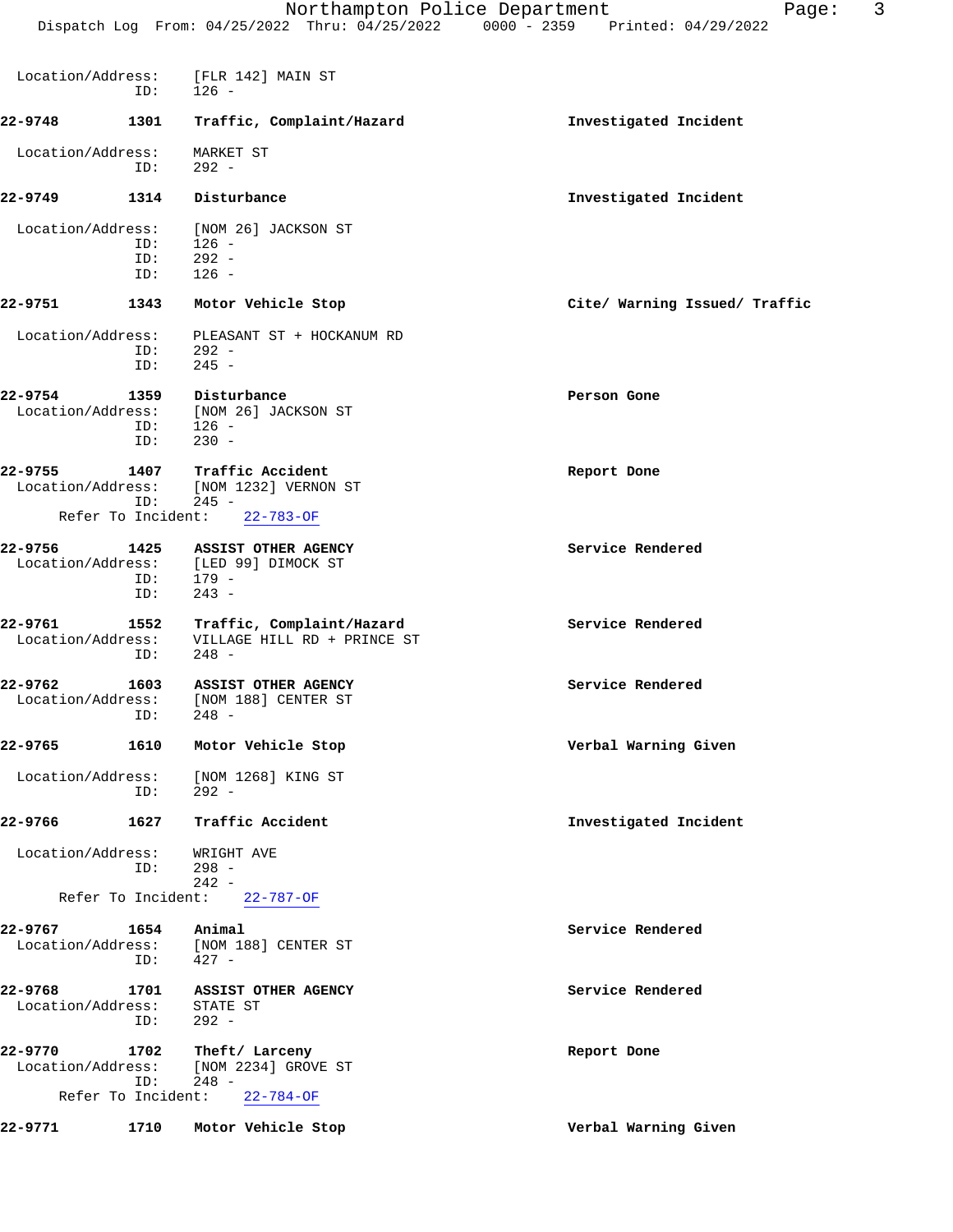|                                               | Dispatch Log From: $04/25/2022$ Thru: $04/25/2022$                  | $0000 - 2359$ | Printed: 04/29/2022 |
|-----------------------------------------------|---------------------------------------------------------------------|---------------|---------------------|
| Location/Address:<br>ID:                      | PROSPECT ST + WINTER ST<br>$287 -$                                  |               |                     |
| 22-9772<br>1714<br>Location/Address:<br>$  -$ | Assist/ Service Calls<br>FLR 1349] MAPLE ST<br>$\sim$ $\sim$ $\sim$ |               | Service Rendered    |

**22-9773 1718 Motor Vehicle Stop Cite/ Warning Issued/ Traffic** Location/Address: [NOM 4] KING ST ID: 287 -

**22-9774 1719 Animal Area Search Negative** Location/Address: N KING ST<br>ID: 298 -ID:  $242 -$ **22-9778 1756 Motor Vehicle Stop Cite/ Warning Issued/ Traffic**

- Location/Address: CONZ ST + SMITH ST ID: 298 -  $242 -$ **22-9782 1822 Suspicious/Wanted Investigated Incident**
- Location/Address: [NOM 67] LOCUST ST ID: 248 -<br>ID: 287 - $287 -$

ID: 203 -

- **22-9783** 1836 Trespassing/ Unwanted Guest Service Rendered Location/Address: BARRETT ST Location/Address: ID: 298 - 242 - ID: 287 -
- **22-9784 1843 Disturbance Investigated Incident** Location/Address: [NOM 1902] GROVE ST ID: 287 - ID: 248 -<br>ID: 203 - ID: 203 - **22-9785 1848 Alarm/ Burglar/ Holdup Panic False Alarm** Location/Address:<br>ID: 298 - 242 -  $ID:$ 242 -
- **22-9787 1850 Trespassing/ Unwanted Guest Service Rendered** Location/Address: [NOM 4] KING ST ID: 292 - ID: 298 -  $242 -$
- **22-9790 1910 Juvenile Problem Taken to Hospital** Construction (Address: [FLR 1223] BURTS PIT RD ess: [FLR 1223] BURTS PIT RD<br>ID: 248 –  $248 -$ <br>203 - ID: 203 - ID: 287 - EMS Unit: A03-Fire Ambulance **22-9791 1921 Traffic, Complaint/Hazard Area Search Negative** Location/Address: [FLR] FLORENCE RD ID: 292 -
- **22-9792 1932 DISABLED MV Service Rendered** Location/Address: [FLR 157] ROCKY HILL RD ID: 292 -